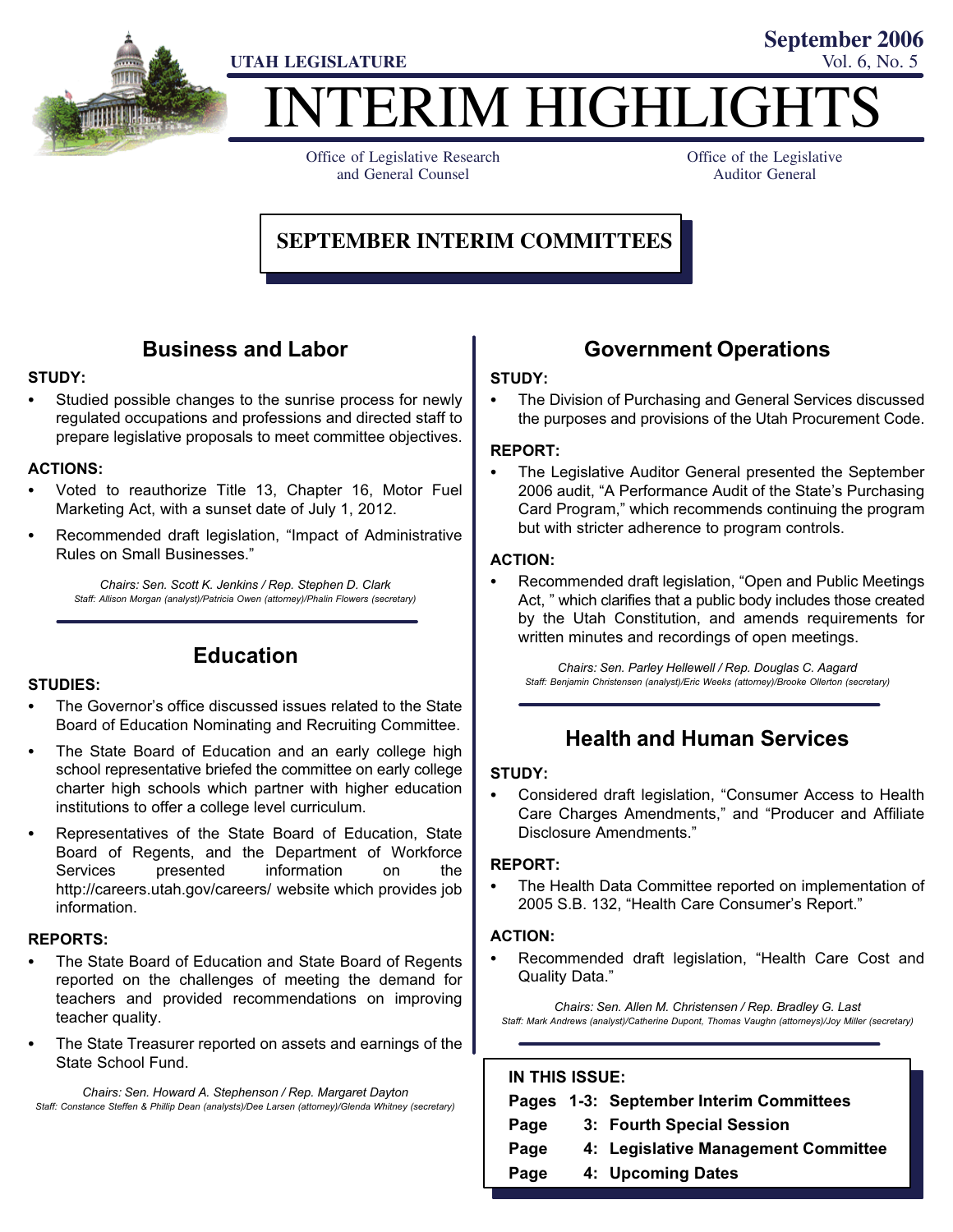# ACTION: -

- STUDY:<br>--
- Discussed a proposal for legislation that would amend the definition of material that is harmful to minors, to include inappropriate violence in interactive videos and electronic games.

**Judiciary** 

## ACTION: -

 Directed staff to proceed with a re−codification of Title 78, Judicial Code.

Chairs: Sen. David L. Thomas / Rep. James A. Ferrin Staff: Jerry Howe (analyst)/Esther Chelsea−McCarty (attorney)/Brooke Ollerton (secretary)

## Law Enforcement and Criminal Justice

# STUDIES: -

- Reviewed human trafficking issues and the impact on Utah.
- Discussed potential legislation to restrict sex offenders´ residences and activities in proximity to schools, parks, and libraries.

## REPORTS:<br>-------

- Utah Department of Corrections (UDC) provided a statutorily required status report on housing inmates in county jails.
- UDC reported on its sex offender program and the safety issues raised by the residence locations of the 6,908 registered sex offenders in the state and the limited funding for resources to supervise them.
- The Commission on Criminal and Juvenile Justice presented a statutorily required report on forfeited property.

## ACTIONS: -

- Recommended that public safety dispatchers employed by the state receive a four−step wage increase to reduce turnover and increase the long term quality of this public safety function.
- Recommended that a dedicated credit be established for the Bureau of Criminal Identification in the Department of Public Safety to receive concealed weapons permit application fees.

Chairs: Sen. D.C. Buttars / Rep. DeMar "Bud" Bowman Staff: Stewart E. Smith (analyst)/Susan Creager Allred (attorney)/Wendy Bangerter (secretary)

#### Natural Resources, Agriculture, and Environment

# REPORTS: -

- Discussed the testing for whirling disease by the Department of Agriculture and Food and the Division of Wildlife Resources.
- The Department of Natural Resources reported on the status of an agreement between Nevada and Utah on the division of interstate ground−water resources in the Snake Valley area. (Continued next column)

• Recommended draft legislation, "Joint Resolution Regarding Action on Groundwater in Snake Valley."

> Chairs: Sen. Thomas V. Hatch / Rep. Roger E. Barrus Staff: Brian Allred (analyst)/Emily R. Brown (attorney)/Joy Miller (secretary)

#### Political Subdivisions

#### STUDIES:<br>-

- Discussed recommendations of an ad hoc workgroup regarding the implementation of 2006 H.B. 77, "School District Boundaries," which allows the governing body of certain cities and counties to submit for voter approval a proposal to establish a new school district which meets certain requirements.
- Discussed Title 20A, Chapter 11, Part 12, "Political Activities of Public Entities Act," which prohibits public entities from making expenditures from public funds for political purposes or to influence a ballot proposition.
- Discussed issues relating to the use of Social Security numbers by political subdivisions.

# REPORT: -

 The State Risk Manager reported on governmental immunity limits as required by the passage of 2006 S.B. 113, -Governmental Immunity Limits."

Chairs: Sen. Carlene M. Walker / Rep. Brad L. Dee Staff: Joseph Wade (analyst)/Robert Rees (attorney)/Wendy Bangerter (secretary)

## Public Utilities and Technology

## REPORT: -

 Received reports from private and public entities regarding uranium ore recycling, including the importation and processing of Japanese natural uranium ore, Utah's regulatory mechanisms, and environmental and safety concerns.

Chairs: Sen. Gregory S. Bell / Rep. Sheryl L. Allen Staff: Richard North (analyst)/Christopher Parker (attorney)/Tracey Fredman (secretary)

### Revenue and Taxation

## STUDIES:<br>-

- Reviewed current state and local programs that abate and defer the property taxes of the poor and elderly.
- Reviewed state statutes governing ballot proposition language for ballots authorizing the issuance of general obligation bonds.

# ACTION: -

• Recommended draft legislation, "Uniform Fees on Property Amendments − Mailing Requirement."

Chairs: Sen. Curtis S. Bramble / Rep. Wayne A. Harper Staff: Bryant Howe & Phillip Dean (analysts)/Rebecca Rockwell & Angela D. Oakes (attorneys) Phalin Flowers (secretary)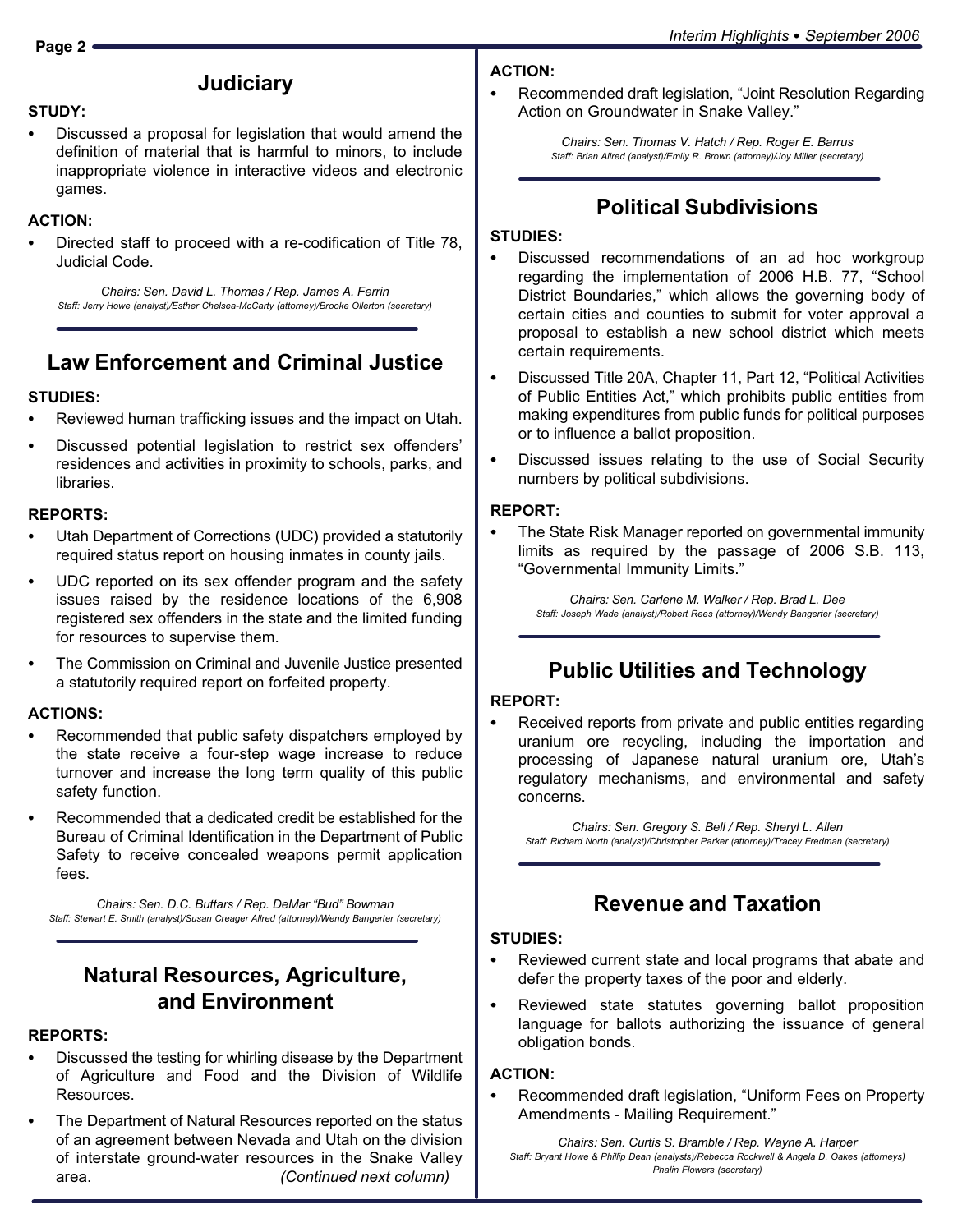#### **Transportation**

#### STUDIES:<br>--

- Discussed a study of the feasibility of tolling a highway in the proposed Mountain View Corridor and the potential toll revenue.
- Considered draft legislation, "Driver License and ID Card−−Sunset of Race Checkoff Provisions."

## ACTION: -

• Recommended H.B. 342, "Traffic Code Revisions," from the 2006 General Session.

Chairs: Sen. Sheldon L. Killpack / Rep. Joseph G. Murray Staff: Mark Steinagel (analyst)/Shannon Halverson & Christopher Parker (attorneys) Tracey Fredman (secretary)

## Workforce Services & Community and Economic Development

## STUDIES:<br>-

- Discussed draft legislation, "Industrial Assistance Fund."
- $\bullet$  Discussed procedures for addressing invalid Social Security numbers reported as a part of wage data.

## ACTIONS: -

- Passed a motion to continue the discussion of draft legislation, "Employment Security Act Amendments," in the October committee meeting to receive input from the business community.
- Recommended draft legislation, Unemployment Compensation--Social Security Offset," and "Family Employment Program Amendments."

Chairs: Sen. John W. "Bill" Hickman / Rep. David N. Cox Staff: Art Hunsaker (analyst)/Jim Wilson (attorney)/Glenda Whitney (secretary)

#### FOURTH SPECIAL SESSION

#### The Legislature met in Special Session on September 19th and passed the following two bills:

#### HB 4001, COUNTY OPTION FUNDING FOR REGIONALLY SIGNIFICANT TRANSPORTATION INFRASTRUCTURE

#### Sponsor: Representative Rebecca D. Lockhart

HB 4001 address transportation funding for counties. This bill amends the Sales and Use Tax Act, the Transportation Finances Act, and counties' authority in this area, as follows:

- prohibits a county legislative body from using property taxes to fund fixed guideways; and
- authorizes a county legislative body to impose a local option sales and use tax of up to .25%, on or after April 1, 2007, for certain transportation uses, with the following provisions:
- requires a county imposing the tax to establish a prioritization process with weighted criteria;
- requires at least 25% of the revenues collected in a county of the first or second class to be expended on corridor preservation;
- specifies the purposes for which revenues may be expended; and
- establishes procedures and requirements for imposing the tax.

#### SB 4001, INCOME TAX AMENDMENTS

#### Sponsor: Senator Curtis S. Bramble

SB 4001 amends the Individual Income Tax Act and enacts the Single Rate Individual Income Tax Act. This legislation includes the following provisions:

- modifies the tax brackets for taxable years on and after January 1, 2006;
- requires that these individual income tax brackets to be adjusted for changes in the Consumer Price Index, beginning on and after January 1, 2009;
- modifies additions to and subtractions from federal taxable income for purposes of calculating state individual income taxes; and
- enacts the Single Rate Individual Income Tax Act for taxable years beginning on or after January 1, 2007, to allow a taxpayer to calculate and pay a single rate individual income tax on the basis of adjusted gross income or pay a multi−rate individual income tax on the basis of federal taxable income.